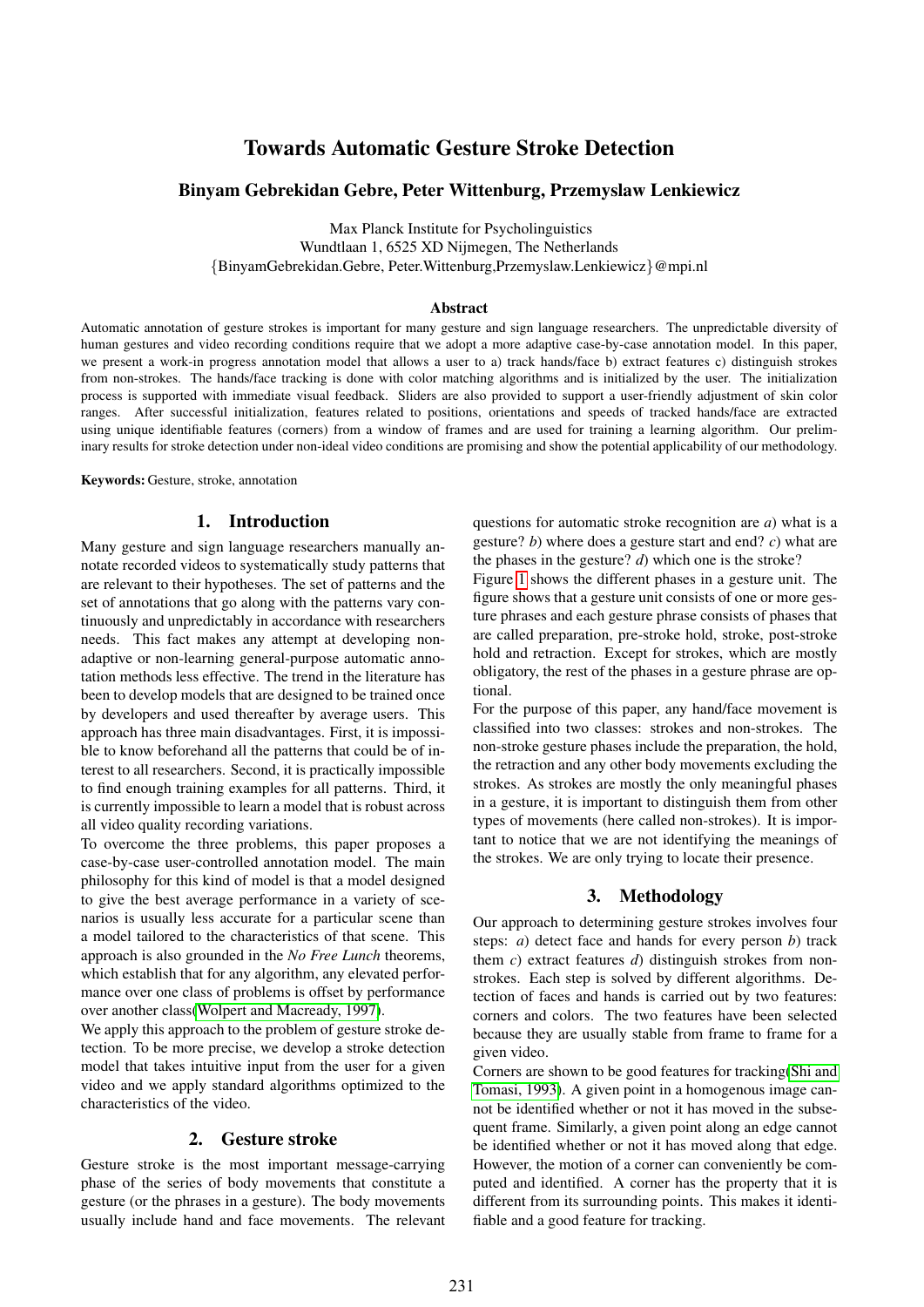

Figure 1: Gesture Phases [\(Kendon, 1980;](#page-4-2) [Kendon, 1972\)](#page-4-3)

For a given application, not all corners in a video are equally important. For gesture analysis, the interesting corners are the ones resulting from the body movements, mainly from head and hand movements. In order to filter out the corners irrelevant to body movements, we mask out corners that do not have the skin color of human beings. The user selects a representative skin color region from the first frame of the video and can adjust the skin color ranges until the skin color regions are clearly separated from other regions.

The selected part of the video is converted from the RGB color space to HSV. A histogram of the H (Hue) channel with specified SV (Saturation and Value) ranges is used as a model of the skin color. The SV range values should not be the same for all videos. Changing their values for particular video recording conditions contributes to a more accurate model of the skin color. In our system, the SV adjustment is done using sliders and immediate visual feedback of the adjustment is shown, allowing the user to experiment before deciding on the most accurate adjustment.

The skin color model is used to calculate the probabilities of frame pixels of being skin color. A region of pixels with probabilities more than 0.3 is used for finding corners belonging to the hands and the head. Pixels with probabilities less than 0.3 are considered non-skin.

Given corner features from the regions of the skin in the video, the tracking is done with the pyramidal implementation of the Lucas Kanade algorithms[\(Bouguet, 1999;](#page-4-4) [Brad](#page-4-5)[ski and Kaehler, 2008\)](#page-4-5). This algorithm tries to find the displacement that minimizes the difference of the given interest point from two frames in a sequence. The Lucas Kanade algorithm works based on three assumptions: *1*) brightness constancy - a point in a given image does not change in appearance as it moves from frame to frame *2*) temporal persistence - the motion of a surface patch changes slowly in time 3) spatial coherence - neighboring points in an image belong to the same surface, have similar motion, and project to nearby points on the image plane. The tracking of the selected features is done within a window of specified size. There is a trade-off with the choice of the window size. A small window size cannot capture large motions. A large window violates the spatial coherence assumption. The trade-off problem is solved by applying Lucas-Kanade algorithm over a pyramid of images[\(Bouguet, 1999\)](#page-4-4). A pyramid of images is a collection of down-sampled images[\(Adelson et al., 1984\)](#page-4-6) and in our case, it is used to detect larger motions.

<span id="page-1-0"></span>With the corners, the skin color model and the Lukas-Kanade algorithm, we have a set of corners in every frame. At this stage, which corners belong to which body parts (i.e. left hand, right hand and head for every person) in the video is unknown. Assuming there is one person gesturing, the corners can have from one to three clusters corresponding to left hand, right hand, head and their different possible combinations (joining).

Values extracted from the number of corners, clusters and their dynamics across frames (context) are fed into a supervised learning algorithm with class labels 1 for frames inside a stroke and 0 for frames outside a stroke. The machine learning algorithm is designed to predict whether or not a given frame is inside a stroke.

## 4. Experiment data

To test the detection of strokes, we used a stroke and nonstroke annotated video data of about 3.6 minutes long. It has one young lady speaking and gesturing in a natural environment. The lady is facing the camera most of the time. Figure [3](#page-2-0) shows a screen shot of the video and table 1 gives information of the resolution, frame rate and other elements of the the video. The video has 60 strokes each ranging from 6 to 32 frames in duration with mean 15 and standard deviation 6. This video has been taken from the MPI archive [http://corpus1.mpi.nl/ds/imdi\\_](http://corpus1.mpi.nl/ds/imdi_browser/) [browser/](http://corpus1.mpi.nl/ds/imdi_browser/).

| Feature                | Value   |
|------------------------|---------|
| Length in minutes      | 3.6     |
| Video resolution       | 320x240 |
| Frame rate(per second) | 24      |
| <b>Total frames</b>    | 5441    |
| Stroke frames          | 988     |
| Non-stroke frames      | 4453    |
|                        |         |

Table 1: Video header information.

### 5. Feature extraction

The experiment data consists of  $X$  values of different features and  $y$  labels. For every frame of the video, there is a feature vector and a corresponding label. The label is binary. If the frame is part of a stroke phase, it is labeled as 1 and 0 otherwise. The feature vectors are extracted from a given frame and its neighbors(three preceding and three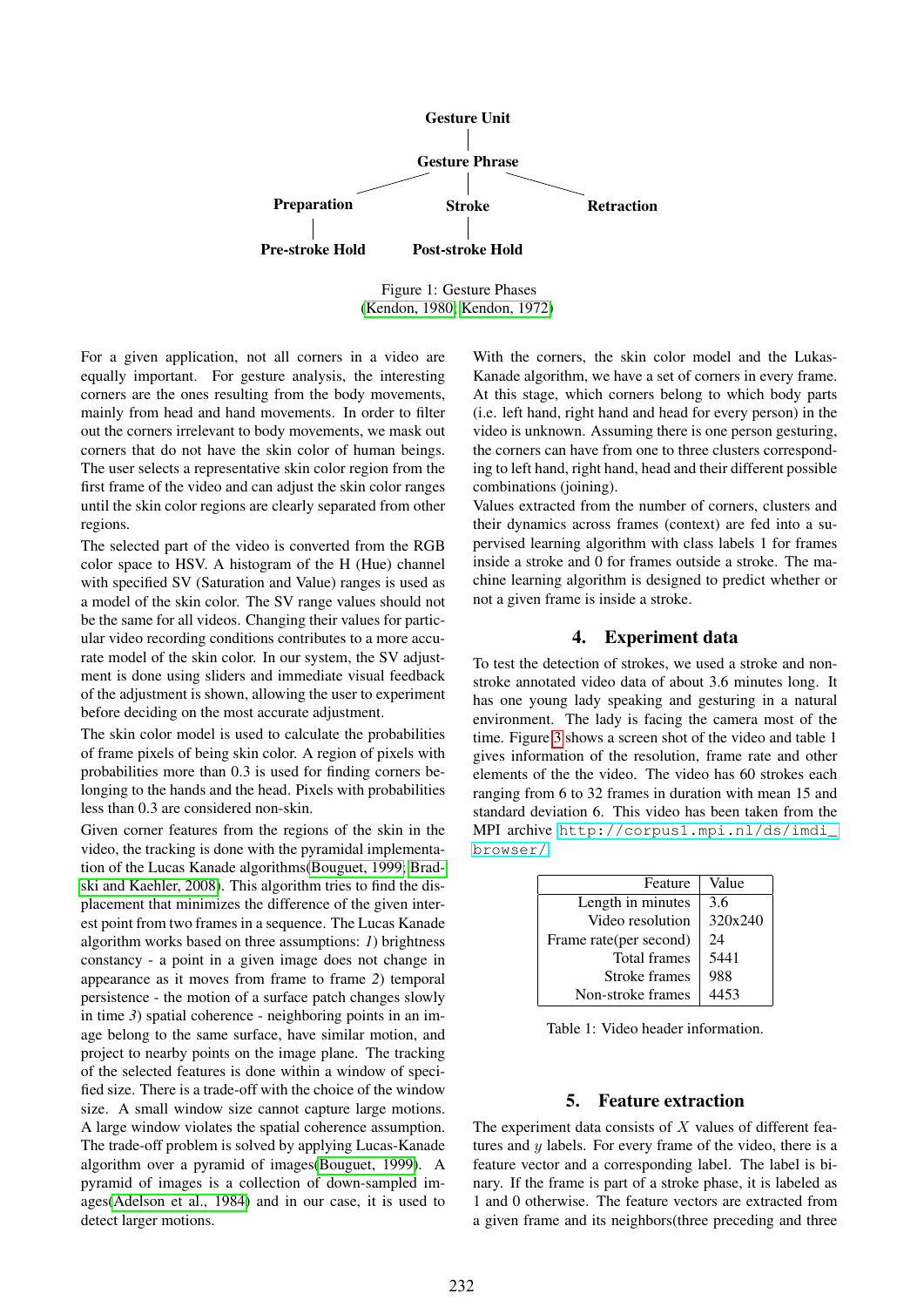following frames). Every frame has information related to 11 predefined positions, four orientations and velocity. The predefined positions are discretized regions in front of and to the sides of the gesturer. This gesture space classification is inspired by McNeill [\(McNeill, 1992\)](#page-4-7) and is shown in figure [2.](#page-2-1) The four orientations represent the four quadrants of the Cartesian plane with origin represented by the initial positions of the corners being tracked.



<span id="page-2-1"></span>Figure 2: Typical gesture space of an adult speaker [\(McNeill, 1992\)](#page-4-7)

#### 6. Classifification

To test the effect of the features in stroke detection, we implemented a regularized logistic regression classifier. Logistic regression is a discriminative linear classifier. It works by finding parameter values that minimize the cost function given in equation [1.](#page-2-2) In this equation,  $m$  is the number of examples in the training set,  $x_i$  is a feature vector and  $y_i$  is a  $0-1$  label for example i.  $\lambda$  is a regularization parameter and n is the number of features.  $h_{\theta}(x_i)$ , shown in equation [2,](#page-2-3) is a sigmoid function that gives continuous values between 0 and 1 (i.e. probability). For classification, we have the freedom of choosing the threshold below/above which we decide to classify a given feature into one of the two classes. This freedom allows us to manage the trade-off between precision and recall as we wish. In our case, we set the threshold to 0.5. Using the gradient of the cost function and an optimization algorithm (fminunc), we find weights (parameter values) that minimize the cost function for the training data. We then use these weights for prediction.

$$
J(\theta) = \left\{ \frac{-1}{m} \Big[ \sum_{i=1}^{m} y_i \log h_{\theta}(x_i) + (1 - y_i) \log(1 - h_{\theta}(x_i)) \Big] + \Big[ \frac{\lambda}{2m} \sum_{j=1}^{n} \theta_j^2 \Big] \right\}
$$
(1)

$$
h_{\theta}(x_i) = \frac{1}{1 + \exp^{-\theta^T x_i}}\tag{2}
$$

## 7. Results

The accuracy of the system for face and hands detection based on initializations of regions of skin color on one frame in the video and applied to the subsequent frames in the same video depends on how distinct the skin color is as compared to the background and the clothes of the person. There is no ground truth data to give quantitative evaluation of the skin color detection algorithm. The qualitative evaluation is that the detection of skin color works good enough given that a) the user selects skin-region correctly and that b) they make correct adjustments using the sliders and the visual feedback.

The sliders on the system provide a mechanism to change the values of the ranges that specify the selected color region (in this case, skin color) and immediate feedback of the given action shows how good that action is. In our test video, this approach proved effective enough in identifying the skin color regions. However, if there are objects in the video where the color of the object is similar to the skin color, then the detection result includes also the object. This is not desirable and affects the detection process in a negative way. For example, in our test video, the color of the chair where the gesturer is sitting on is very similar to the skin color of the gesturer and is identified as skin color. Figure [4](#page-3-0) shows a screen shot of the detected skin-region. The figure clearly shows that the system identified the chair as part of the skin color region. In the case where the camera is almost fixed, which is the case in our test video, the effect of the chair on the detection of corners belonging to the skin region(face and hands) can be ignored as the chair has few moving corners of its own.



Figure 3: A screen shot of a video with corners. The corners are colored differently depending on their location in the gesture space. The rectangle in black is the region selected by the user as a model for the skin color.

<span id="page-2-3"></span><span id="page-2-2"></span><span id="page-2-0"></span>The results associated with the classification of frames into part of a 'stroke' and part of 'non-stroke' are shown in figure [5.](#page-3-1) The horizontal axis of the graph represents the amount of data used for training and test. For example, 0.3 means 30% of the data is used for training and the remaining 70% for testing. The vertical axis represents performance levels ranging from 0 to 1 for accuracy, precision, recall and F1 measures. The average accuracy obtained is 88.06% and is measured as percentage of correct pre-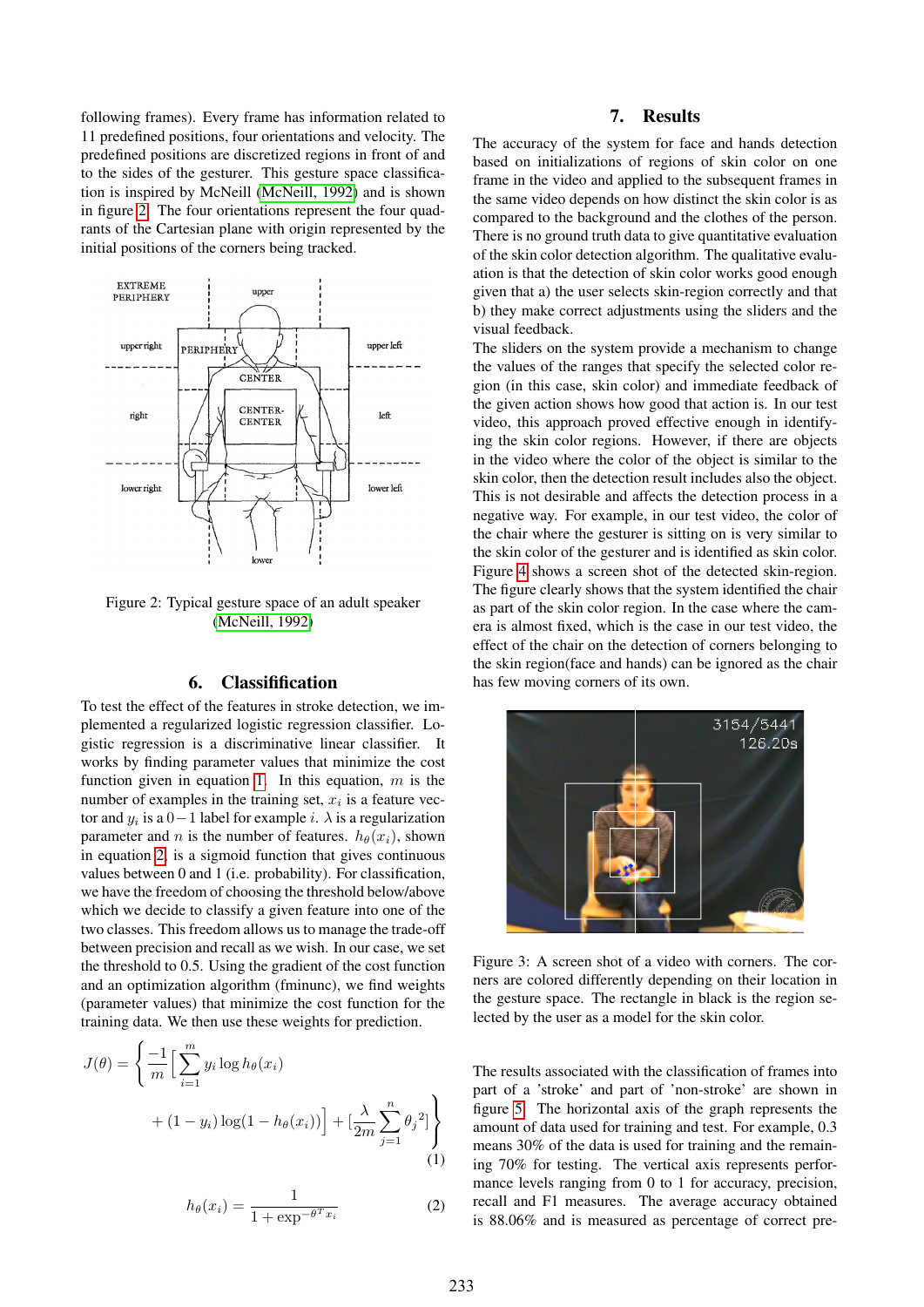

<span id="page-3-1"></span>Figure 5: The graph shows accuracy, precision, recall and F1 results as the data for training and testing is partitioned. The bigger the partition number, the more data for training(the less data for testing) and vice versa.



<span id="page-3-0"></span>Figure 4: A screen shot of a video showing detected skin regions. Very white regions correspond to high probabilities for skin regions. The chair is also part of the skin-region as it has almost the same color as the gesturer. See figure [3](#page-2-0)

dictions. The accuracy measure does not give a complete picture of the results because of the imbalances between the number of 'part-of-a-stroke' frames and 'part-of-a-nonstroke' frames. Frames belonging to strokes are only 988 out of 5441 (18.16%), which guarantees a baseline accuracy of 81.84%. The useful measures are precision, recall and their combined measure (F1). The average precision, recall and F1 measures are 47.24% 34.41%, 38.71% respectively. These measures show that the stroke detection performance is poor for practical and general purposes. However, the measures are much better than random stroke detection. The performance for a random classifier is consistently below the performance of our classifier as shown in figure [5.](#page-3-1) The average F1 measure for a random classifier is about 11.15% whereas for our logistic classifier it is 38.71%.

Evaluation for accuracy of frame boundaries for strokes and non-strokes should and cannot be as clear-cut as we presented it above. One or two frame misses are not bad given that even humans do not accurately mark the correct boundary anyway. However, we did not consider that observation in our evaluation results.

## 8. Conclusion

In this paper, we have put more emphasis on a more adaptive case-by-case annotation model based on the idea that with a little more input from users and facilitated by more user-friendly interfaces, annotation models can be more adaptive, more accurate and more robust.

We have tested our approach for the problem of hands/face tracking and automatic stroke detection. We have noticed that building a skin color model offline for all human skin colors will not only make the model more complex but also less accurate when applied on any particular video. However, models built online for a given video initialized by input from the user achieve higher performance at no more cost than the initialization.

We have also shown that unique features (i.e. corners) and their dynamics across frames can be indicative of the presence of strokes. In our future research, we will continue to to improve the stroke detection performance using more features and learning algorithms. If the problem of stroke detection is solved, the next stage would be to classify them according to their meanings.

## 9. Acknowledgements

The research leading to these results has received funding from the European Commissions 7th Framework Program under grant agreement  $n^{\circ}$  238405 (CLARA). Special thanks go to Emanuela Campisi for providing the annotated data used in the experiments described in this paper.